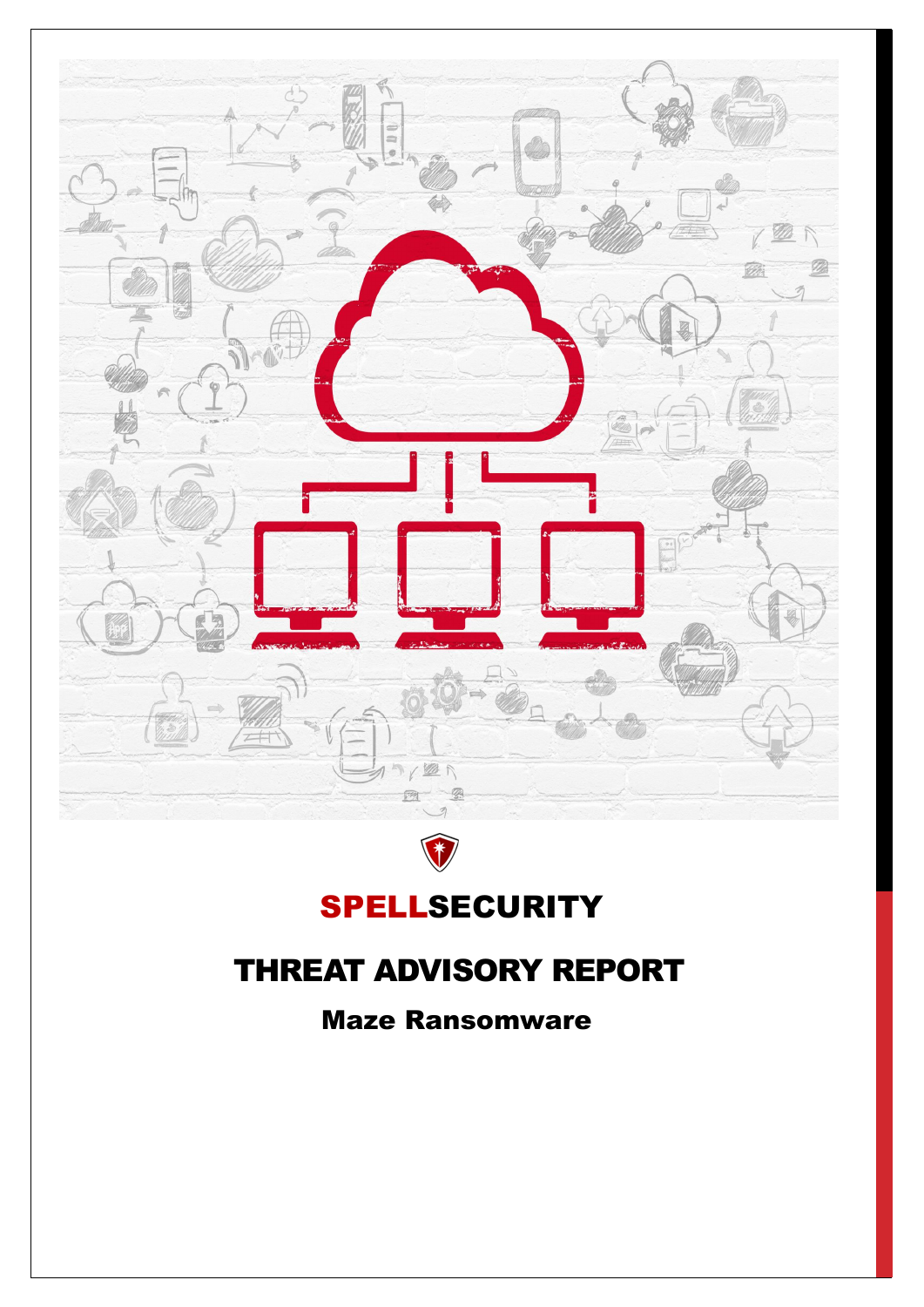# INTRODUCTION

In this Advisory we will take a look at the infamous Maze Ransomware that has been targeting organizations worldwide. This Ransomware made its debut in late May 2019. While it's currently unclear who exactly is behind this family actors such as TA-2101 (A group that targets German government agencies and US tax professionals) has been observed employing it in its campaigns. SpellSecurity Threat Research team has been tracking this family since December 2019.

# EXECUTIVE SUMMARY

In early January 2020, FBI released a flash alert cautioning private businesses against possible rise in Maze campaigns. This family has been observed in targeted attacks against corporations.

There are a couple of things that differentiate Maze from traditional ransomware: -

- $\triangleright$  This family employs a data exfiltration module from infected machines. This makes sense as even organizations with backup and recovery strategies would still be held at "ransom" with the stolen data.
- ➢ The authors have publicly released the stolen data from victim's environment on failure to pay the ransom.
- $\triangleright$  The authors will also publicly disclose their victims to further pressure the victim.

- ➢ Bruteforcing weak RDP credentials.
- $\triangleright$  Named pipe techniques.

There is no guarantee that the attackers delete the acquired data after payment. These "extortion" tactics have since been adopted by other ransomwares like REvil, DopplPaymer, Ragnar Locker, and Nefilim.

This ransomware uses RSA 2048 and Cha Cha algorithms. There is no known publicly available decryptor for this ransomware as of 20<sup>th</sup> April 2020. After encryption the malware deletes the shadow copy on the system.

## DESCRIPTION

Infection Vector and Lateral Movement

This ransomware is known to typically spread via: -

- ➢ Exploit Kits: Fallout and Spleevo drive by downloads.
- ➢ Exploit Frameworks: Cobalt Strike.
- ➢ Malspam.

Spellsecurity Threat Research team has observed this ransomware operating in two different ways.

### **TARGETED CAMPAIGNS**

The attackers initially gain access to a corporate environment and spend significant time spreading internally. The common techniques observed in their lateral spread were: -

Once the attacker has acquired enough data, they deploy Maze to encrypt and extort the victims.

### **NON-TARGETED WIDESPREAD CAMPAIGNS**

In some campaigns the attackers directly drop Maze, as observed in the Fallout Exploit Kit campaign. One of the vulnerabilities used was Flash Player CVE-2018-15982 [\[1\]](https://nvd.nist.gov/vuln/detail/CVE-2018-15982) which targeted versions 31.0.0.153 and earlier, and 31.0.0.108 and earlier. Another vulnerability being exploited in the wild by this ransomware to escalate privilege is CVE-2016-7255 [\[3\]](https://nvd.nist.gov/vuln/detail/CVE-2016-7255).

# Encryption Algorithm

Exfiltration Tactics

The exfiltration tactics used by this ransomware family are: -

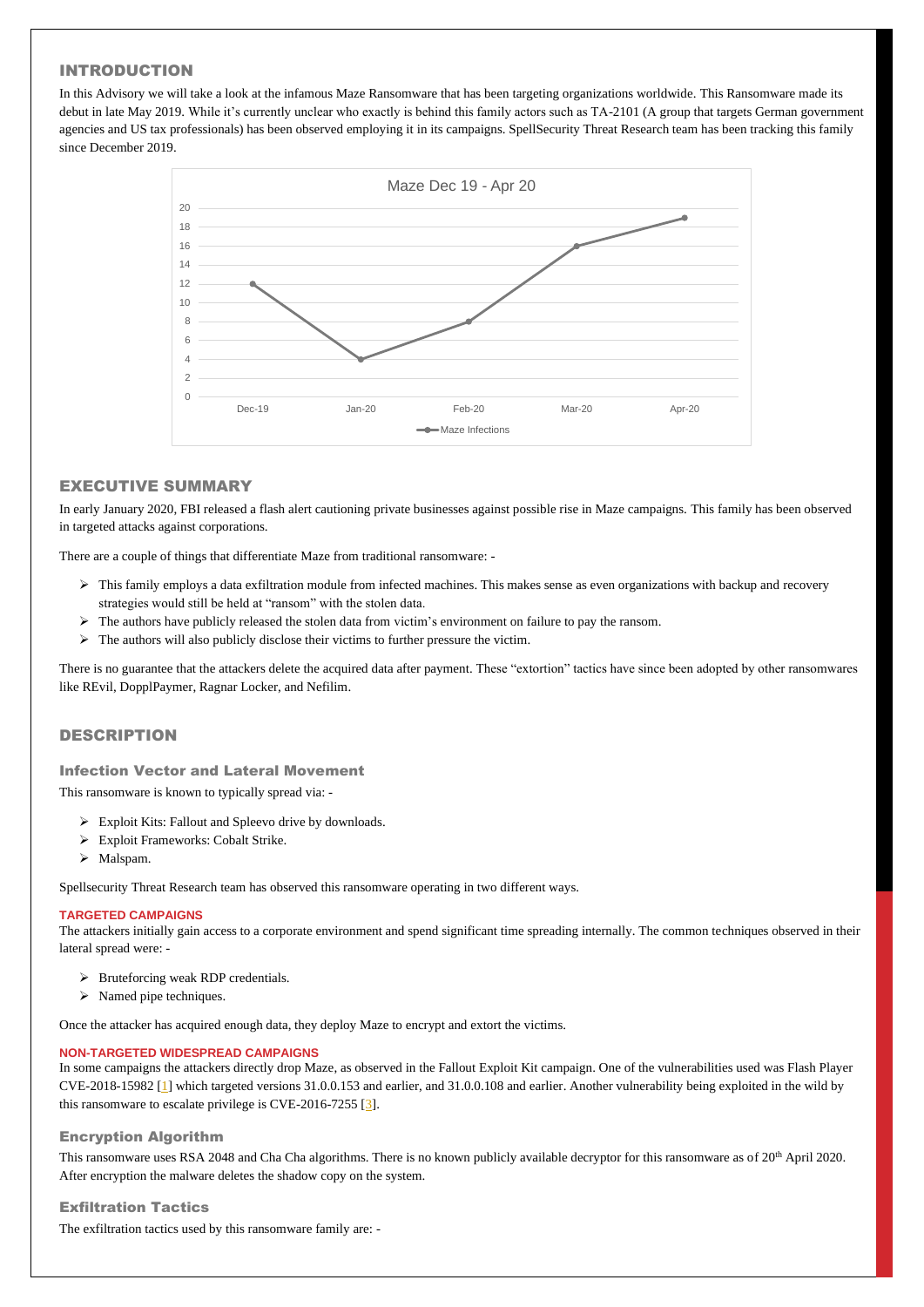- ➢ Powershell Scripts to connect to FTP servers.
- ➢ POST to C2 from a list of hosts encrypted in the binary.

### SPELLRADAR

In this section, we look at some of the latest incidents involving Maze Ransomware as observed on the SpellWorkbench threat intelligence platform. Spell Radar Strategic Intel Reports provides a security analyst with a quick and comprehensive view of the latest security incidents and trends.

### Incidents

| S.no            | Title                                     | Target             | Industry     | Location   | Impact                        | Reference |
|-----------------|-------------------------------------------|--------------------|--------------|------------|-------------------------------|-----------|
|                 | Cognizant falls prey to Maze Ransomware   | Cognizant          | IT           |            | $\overline{\phantom{a}}$      | Link      |
| $\overline{2}$  | Manitoba Law firms falls victim to Maze   | Manitoba Law Firms | Legal        | Canada     |                               | Link      |
|                 | Ransomware.                               |                    |              |            |                               |           |
| 3               | Maze Gang leaks Hammersmith Medicines     | Hammersmith        | Health       | <b>UK</b>  | Medical records of volunteers | Link      |
|                 | Research data.                            | Medicines Research |              |            | undergoing trials.            |           |
| $\overline{4}$  | Berkine Oil Giant hit by Maze             | Berkine            | Petroleum    | Algeria    | 500 MB of critical data.      | Link      |
|                 | Ransomware.                               |                    |              |            |                               |           |
| $5\overline{)}$ | BetUS infected by Maze.                   | <b>BetUS</b>       | Gambling     | <b>USA</b> | $3$ emails + additional data. | Link      |
| 6               | Chubb Insurance hit by Maze               | Chubb              | Financial    |            |                               | Link      |
|                 | SouthWire hit by Maze Ransomware          | SouthWire          | Cable        | <b>USA</b> | 14GB                          | Link      |
| 8               | Bouygues Construction falls victim to     | <b>Bouygues</b>    | Construction | France     |                               | Link      |
|                 | Maze Ransomware.                          | Construction       |              |            |                               |           |
| 9               | Maze ransomware release files stolen from | Pensacola          | Government   | <b>USA</b> | 2GB                           | Link      |
|                 | City of Pensacola.                        | Infrastructure     |              |            |                               |           |

- $\triangleright$  Blacklist the IOCs listed in Appendix [\[2\]](#page-3-0).
- ➢ Strong password policies across the environment.
- ➢ Scan systems for registry persistence.
- ➢ Check logs/systems against regularly updated Intel Feeds for Maze IOCs.

### Malware & Campaigns

| S.no | Description                                                         | Actor     | Threat Type | Reference   |
|------|---------------------------------------------------------------------|-----------|-------------|-------------|
|      | Malware Analysis of Maze Ransomware. A Ransomware with data         | Maze Gang | Ransomware  | Link        |
|      | exfiltration capabilities that spreads via remote services and RDP. |           |             |             |
|      | Maze Delivered via Cobalt Strike.                                   | Maze Gang | Ransomware  | Link        |
|      | Fallout Exploit Kit dropping Maze Ransomware                        | Maze Gang | Ransomware  | <b>Link</b> |

### RECOMMENDATIONS

SpellSecurity recommends the following steps to mitigate the risk of Maze Ransomware: -

SpellSecurity recommends the following best practices for diminishing ransomware imapct: -

- ➢ Patch System and Applications wherever possible.
- $\triangleright$  Deploy AV and/or EDR wherever possible.
- ➢ Consider a VDI solution, especially in the current environment with prevalent use of Work From Home and users using their personal systems.
- ➢ SIEM solution/detections on the environment logs, especially the VPN and proxy logs.
- ➢ Employ a data backup and recovery policy for critical information. Running mock backup recovery can help prepare the team for an attack.
- ➢ Apply the principle of least privilege to applications, services and users.
- ➢ Use email security products to identify emails with potential malicious attachments or suspicious sources.
- ➢ Network segmentation to lessen the spread of infection.

# SPELLHUNT

SpellHunt is a next generation, multi-tenant threat hunting platform that provides security teams with the deep visibility they need to perform routine threat hunting activities in your environment, monitor systems, investigate, respond and document incidents.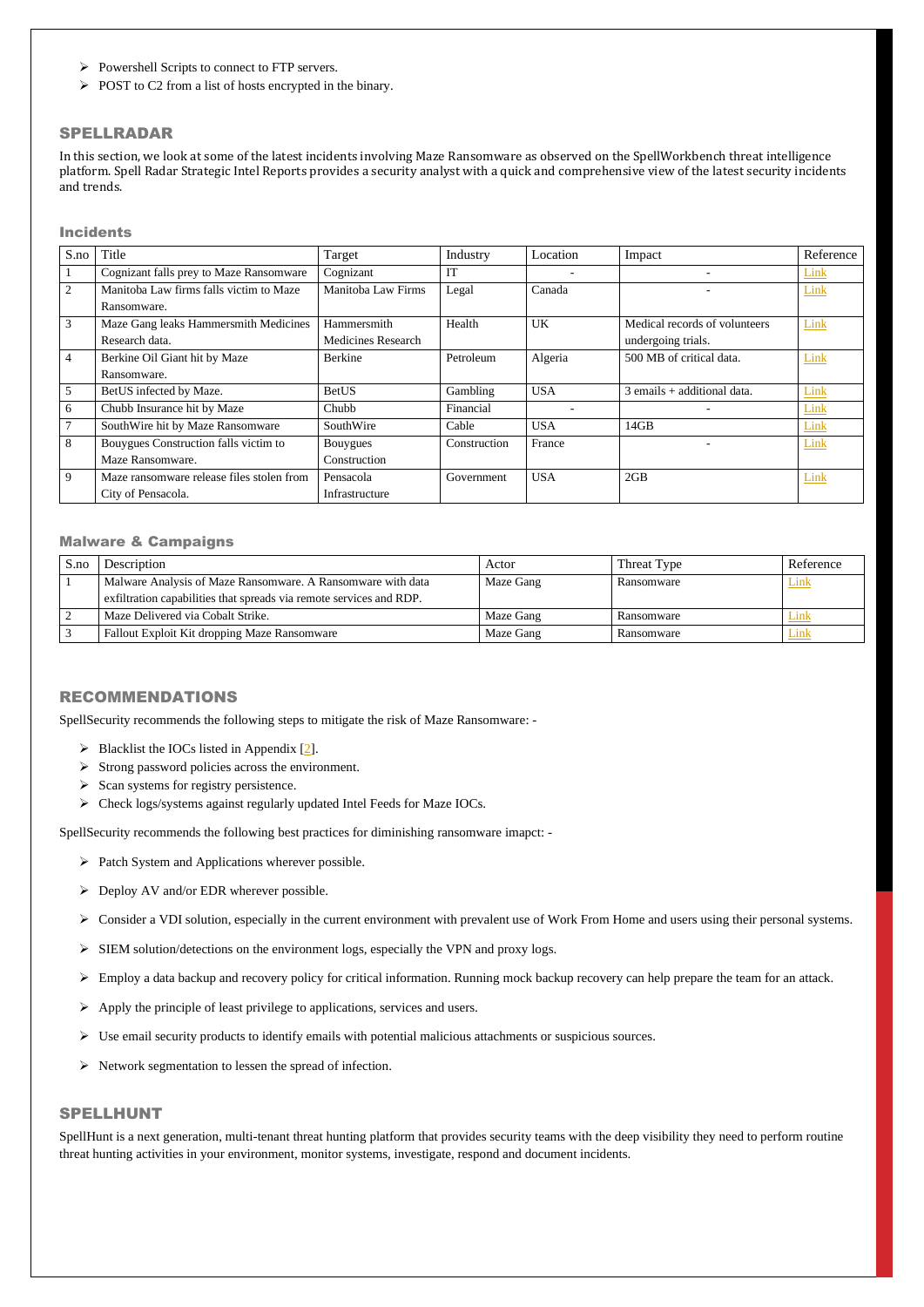# <span id="page-3-0"></span>APPENDIX

# IOCs

| S.no | Type       | Reference                                                                |
|------|------------|--------------------------------------------------------------------------|
|      | Hashes     | https://spellsecuritystaging.s3.amazonaws.com/artifact%2F1587468778.xlsx |
|      | IP         | https://spellsecuritystaging.s3.amazonaws.com/artifact%2F1587396095.xlsx |
|      | <b>URL</b> | https://spellsecuritystaging.s3.amazonaws.com/artifact%2F1587475563.xlsx |

**Questions** 

research@spellsecurity.com



 **SpellSecurity Inc**